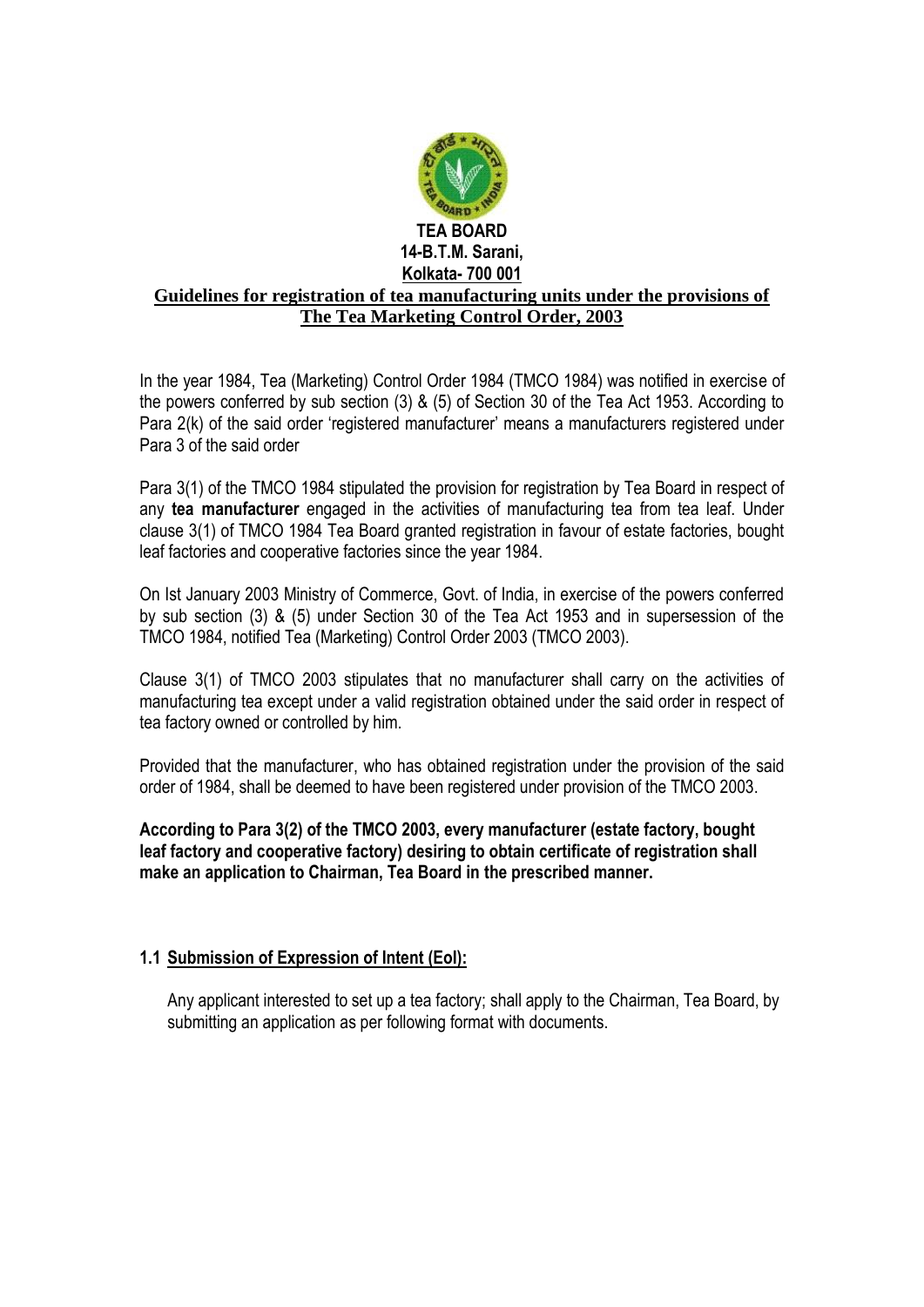#### **Application for submission of Expression of Intent (EoI) for setting up of a new Tea Manufacturing Unit**

| manuravunniy vint |                                                                                    |                                                       |  |  |
|-------------------|------------------------------------------------------------------------------------|-------------------------------------------------------|--|--|
| SI.<br><b>No</b>  | <b>Description</b>                                                                 | <b>Remarks</b>                                        |  |  |
|                   |                                                                                    |                                                       |  |  |
| $\mathbf{1}$      | Name of the applicant (in block<br>letters)                                        |                                                       |  |  |
| $\mathbf{2}$      | Mailing address of the applicant                                                   |                                                       |  |  |
|                   | with PIN code                                                                      |                                                       |  |  |
| 2A                | <b>E-Mail ID</b>                                                                   |                                                       |  |  |
| 2B                | <b>Telephone &amp; Mobile Number</b>                                               |                                                       |  |  |
| $\overline{3}$    | of the<br>address<br><b>Name</b><br>and                                            |                                                       |  |  |
|                   | Proposed manufacturing unit                                                        |                                                       |  |  |
| 4                 | <b>Status of the applicant</b>                                                     | <b>Public</b><br>Ltd/<br>Pvt.<br>Ltd/<br>Partnership/ |  |  |
|                   |                                                                                    | Proprietorship/ Co-operative/ SHG of STGs             |  |  |
| 4A                | <b>Type of Factory</b>                                                             | Estate*/ Bought Leaf / Co-operative/ SHG of           |  |  |
|                   |                                                                                    | <b>STGs</b>                                           |  |  |
| 4B                | Type of tea to be Produced                                                         | Black (CTC/Orthodox)/ Green/ White/ Oolong/           |  |  |
|                   |                                                                                    | Speciality tea such as Hand Rolled Tea                |  |  |
| 4C                | <b>Annual capacity of Production</b>                                               |                                                       |  |  |
| $\overline{5}$    | <b>List of Documents to be submitted</b>                                           |                                                       |  |  |
| 5A                | Land Document for the area earmarked for setting up of the factory.                |                                                       |  |  |
|                   | A copy of Jamabandi/ sale deed/ lease deed)                                        |                                                       |  |  |
| 5B                | *In case of a estate factory please enclose a copy of the registration certificate |                                                       |  |  |
|                   | issued by Licensing Branch of Tea Board in favour of the Garden                    |                                                       |  |  |
| 5C                | Survey map demarcating the site of the proposed factory drawn to a scale by        |                                                       |  |  |
|                   | Government approved surveyor.                                                      |                                                       |  |  |
| 5D                | List of STGs from whom leaf will be sourced within a radius of 25 km.              |                                                       |  |  |
| 5E                | The List of existing Bought Leaf Factories within radius of 25 km.                 |                                                       |  |  |
| 5F                | <b>Building plan drawn by Civil Engineer</b>                                       |                                                       |  |  |
| 5G                | List of Machinery and equipment conforming to standard prescribed by Tea           |                                                       |  |  |
|                   | Board according to the processing capacity.                                        |                                                       |  |  |
| 5H                | The copies of the Smart Card and leaf agreement from whom leaf shall be            |                                                       |  |  |
|                   | purchased                                                                          |                                                       |  |  |
|                   |                                                                                    |                                                       |  |  |

Certified that I/We, have read and understood the Tea Act 1953, the Tea (Marketing) Control Order -2003, the relevant rules and regulations of the FSSAI and other rules and regulations imposed by the other Departments of the Local, State and Central Governments and I/We, hereby undertake to comply and abide by all the rules and regulations for availing the No-Objection for setting up the factory.

### **Name & Signature of the applicant(s) with date**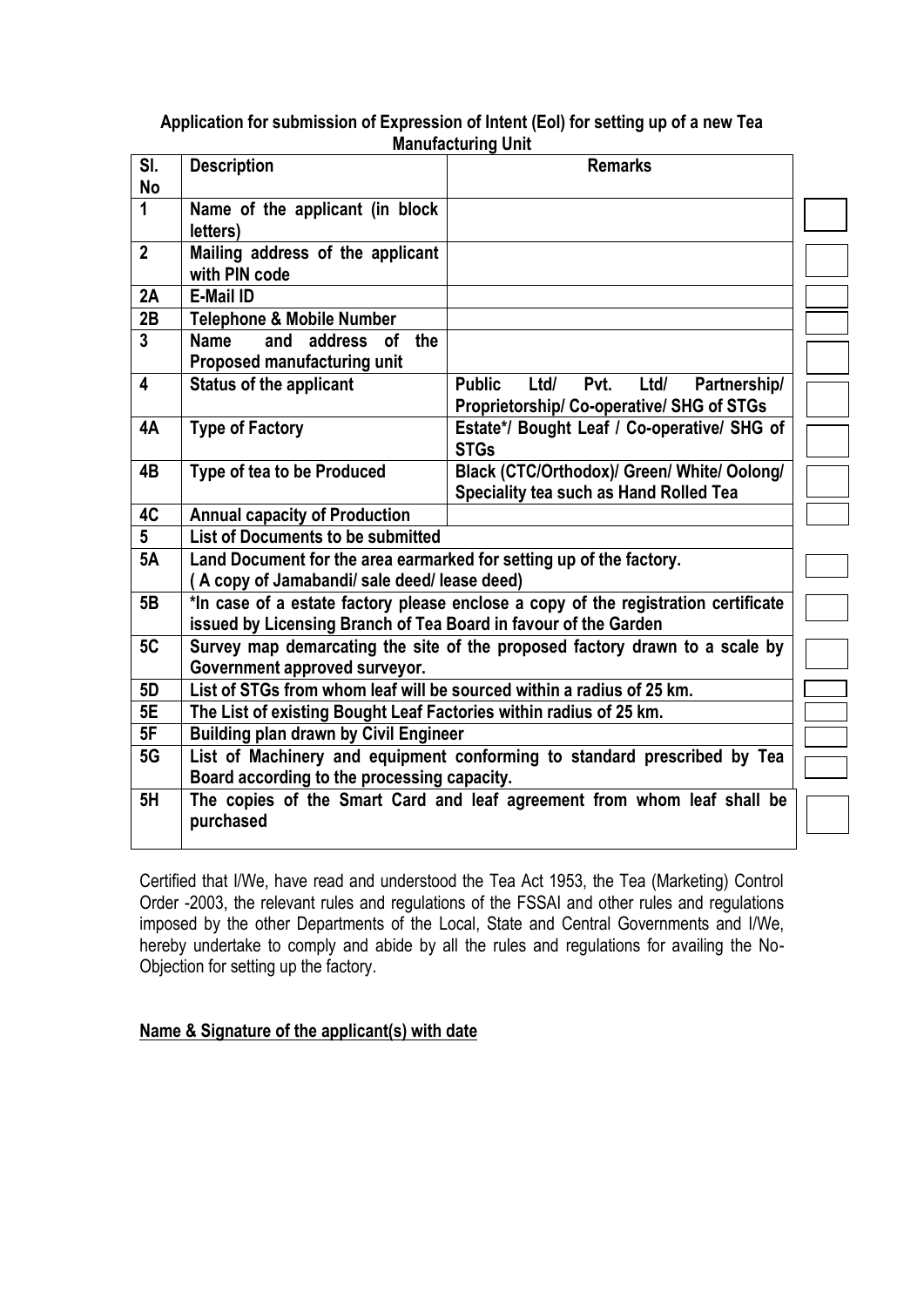#### **Issue of Letter of No Objection (NOC) :**

The No objection Certificate (NOC), will be issued to enable the applicant to commence and complete the construction of the factory and installation of all machinery items as prescribed by Tea Board. The NOC does not guarantee that on completion of construction, the applicant shall be provided with registration under TMCO, if Board is of the opinion that the factory has been constructed by violating the prescribed norms.

#### **No Objection Certificate (NOC)**

File No : Date:

To, -----

----

Sir/ Madam,

With reference to your application dated \_\_\_\_\_\_\_\_\_, expressing your intent to set up a new tea processing unit at Vill: P.O. : Dist: State: , this is inform you that based on the particulars submitted by you, Tea Board has no objection of your setting up of a new tea processing unit (Estate/ BLF/ Co-operative/ SHG of STGs) at the above mentioned address.

This NOC is issued to recognise the intent of setting up the new factory by you and it has no guarantee that the registration of the tea factory would be given by default in case you fail to comply with the conditions prescribed by Tea Board from time to time.

This NOC does not confer the applicant any right whatsoever as regards to right over the plot of land and factory in question. This NOC does not exempt the applicant from getting all the statutory clearances from the local/ state and central government.

This NOC is valid for a period of 12 months from the date of issue to enable you to complete the construction of factory and installation of machineries. On completion of the activities you must apply to Tea Board for grant of TMCO registration as per form A along with the following documents.

- 1. Details of machineries installed in the factory along with dates of installation.
- 2. Declaration on non judicial stamp paper of value Rs.100/- mentioning that the tea to be manufactured in the proposed factory shall conform to the specification for tea as laid down under FSSAI rules.
- 3. Name and address of the Director/Partners/ Proprietor/ President or Secretary of SHG.
- 4. Copy of documents to justify the Ownership of the Processing unit.

Yours faithfully,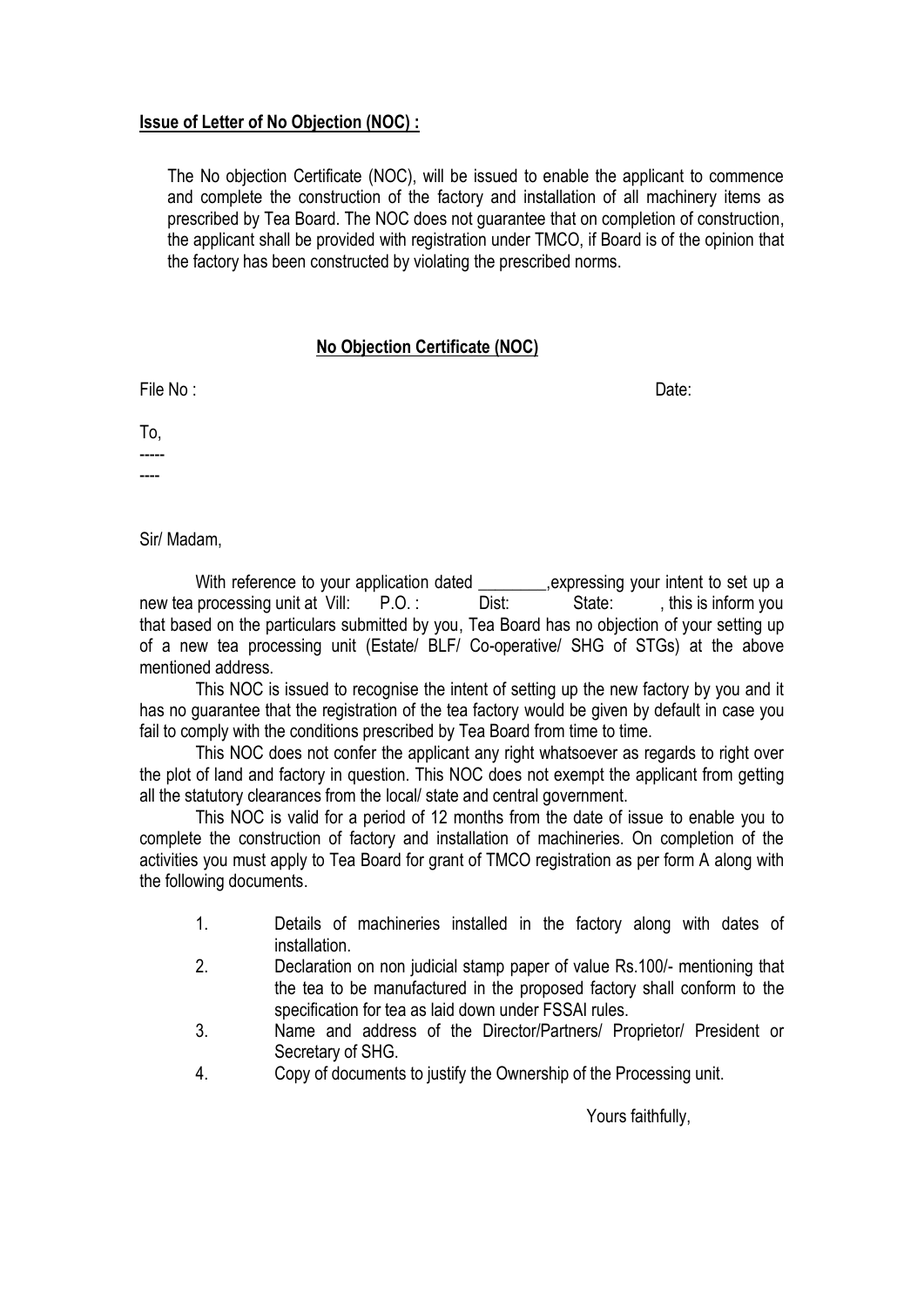### **2.1 Submission of Form A for registration of new tea factory under TMCO-2003**

 The applicant after setting up of the processing unit shall submit in triplicate, the application for registration under TMCO 2003 as in Form A, addressed to the Chairman, Tea Board, to the nearest office of the Factory Advisory Officer (FAO).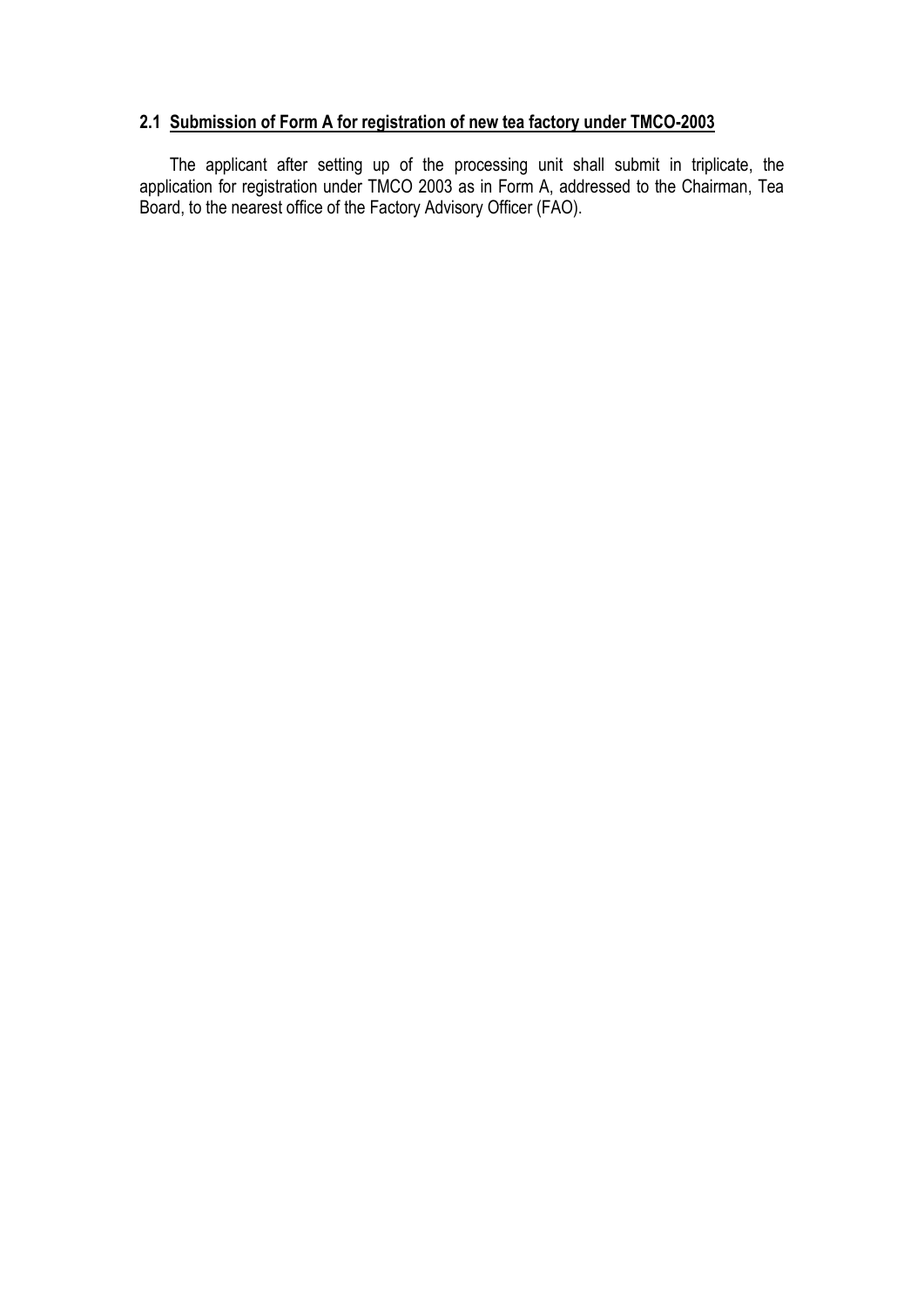### **F O R M – 'A' APPLICATION FOR REGISTRATION UNDER PARAGRAPH 3(2) OF TMCO, 2003 (To be submitted in triplicate**)

To The Chairman, Tea Board, 14- B.T.M. Sarani, Kolkata- 700 001.

Sir.

I/We hereby apply for registration as a manufacturer and/or producer of tea under the Tea (Marketing) Control Order, 2003.

Necessary particulars are furnished below:

| SI <sub>no</sub> | <b>Particulars</b>                                     | Remarks |
|------------------|--------------------------------------------------------|---------|
| a                | Name of the applicant (in block letters), (in the case |         |
|                  | of partnership concern the names of all the partners   |         |
|                  | should be given):                                      |         |
| b                | Full address to which correspondence is to be sent     |         |
| C                | Name and address of the production unit                |         |
| d                | <b>State and Plantation District</b>                   |         |
| e                | Whether the unit processes tea grown in its own        |         |
|                  | gardens                                                |         |
| f                | Whether the unit is a bought leaf tea factory or a co- |         |
|                  | operative unit not having an estate of its own         |         |
| g                | Annual Capacity of Production                          |         |
| h                | If registered as a factory with State Government       |         |
|                  | <b>Registration and Date</b>                           |         |
|                  | Central Excise Zone and Registration No                |         |
|                  | Specify the type of tea produced                       |         |
|                  | Packet tea                                             |         |
|                  | Tea Bags                                               |         |
|                  | <b>Instant Tea</b>                                     |         |
|                  | Quick Brewing Black Tea                                |         |
|                  | Any Other tea                                          |         |

Yours faithfully,

Place: Date:

Signature of the applicant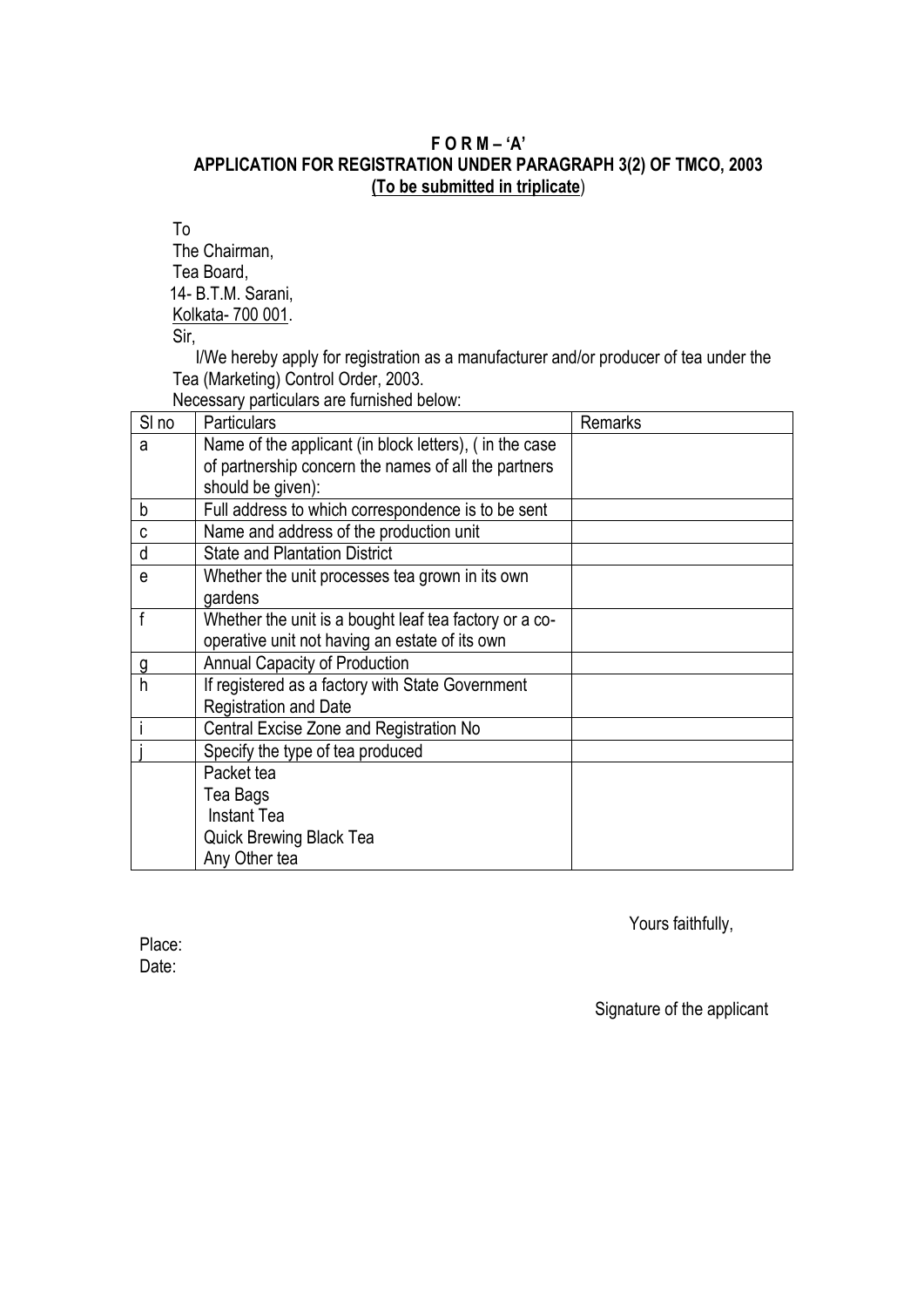## **List of documents to be submitted with form A**

- 1. The applicant shall submit a detailed list of machineries installed in the factory along with date of installation as per the given format.
- 2. Declaration on non judicial stamp paper mentioning that the tea that will be manufactured in the factory shall conform to the specification for tea as laid down under FSSAI rules as amended from time to time.
- 3. Please submit any one of the following document in support of your ownership
	- A. For Company A copy of Memorandum and Articles of Association duly certified by one of the directors.
		- B. For partnership firm A court/ notary certified deed of partnership
		- C. For registered firm A copy of certificate of notification issued by Registrar of firms.
		- D. Co-operative firm A copy of certificate of registration issued by registrar of co-operative firms.
		- E. SHG of STGs A copy of certificate of registration of society from the State Government.
- 4. Please submit the copy of Central Excise Registration Certificate.